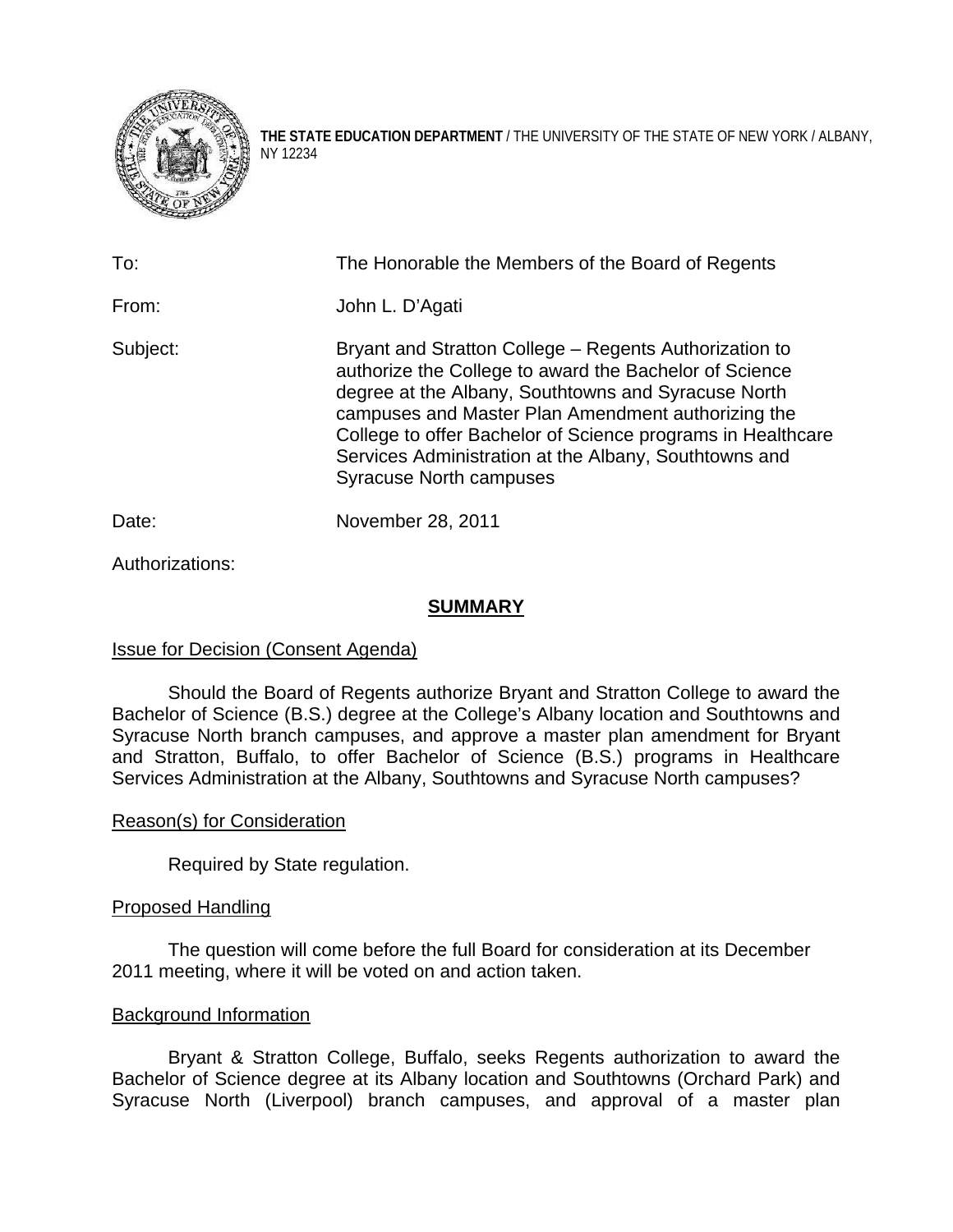amendment to offer programs in Healthcare Services Administration leading to Bachelor of Science (B.S.) degrees. Regents authorization of the Bachelor of Science degree is required because the College is not currently authorized to award that degree title. Master plan amendment approval is needed to authorize the first baccalaureate level program at the Albany location and Syracuse North branch campus. It is also needed to authorize the Southtowns campus' first baccalaureate program in the disciplinary area of the Health Professions. The branch campus currently offers a Bachelor of Business Administration (B.B.A.) program in General Management.

In November 2010, a readiness review team visited the Albany, Syracuse North and Southtowns locations of Bryant and Stratton College. The team met with the program director, campus director, liberal arts and sciences faculty, administrators and students at each location, and reviewed student portfolios, toured the facilities and observed classes. The review team cited a major strength of the programs as their "ability to articulate seamlessly" with the College's associate degree programs in medical assisting. They also recognized the strength of the advisory committees composed of local employers in health care that the College assembled to assist in planning for the programs, and the qualifications and credentials of the program directors.

**Program Purpose**: The proposed programs support the College's mission of providing career-oriented education "through a flexible, contemporary curriculum in a personalized environment." The proposed programs will give students, particularly graduates of the College's related associate degree programs in medical assisting, pathways to furthering their study in the field.

**Curriculum**: The proposed programs require a minimum of 120 credits, including 10 required health services administration courses (30 credits) emphasizing finance, legal aspects in healthcare, disaster planning, long-term care management and information systems, and include two field experiences. The remaining major requirements are allied health (15 credits) and business courses (six credits). Research opportunities and field experiences provide insight into real-world applications of classroom learning.

**Faculty and Students**: Program directors for the proposed programs were hired in advance to further develop the curriculum and identify appropriate faculty, resources, and support. Each director holds a doctoral degree and high-level field experience directly related to the proposed programs. Appropriately qualified faculty are in sufficient numbers to support the programs, with plans in place to hire additional faculty:

| <b>Location:</b>      | <b>Full-time Faculty</b> |                     | <b>Part-time Faculty</b> |                     | <b>Faculty to be hired</b> |                     |
|-----------------------|--------------------------|---------------------|--------------------------|---------------------|----------------------------|---------------------|
|                       | <b>Content</b>           | <b>Liberal Arts</b> | <b>Content</b>           | <b>Liberal Arts</b> | <b>Content</b>             | <b>Liberal Arts</b> |
| <b>Capital Region</b> |                          |                     | 10                       |                     | 2 PT                       | 4 FT                |
| <b>Central NY</b>     |                          |                     | つつ                       | 29                  | 2 PT                       | 4 FT                |
| <b>Western NY</b>     |                          | 13                  | 26                       | 62                  | 2 PT                       | 3 FT                |